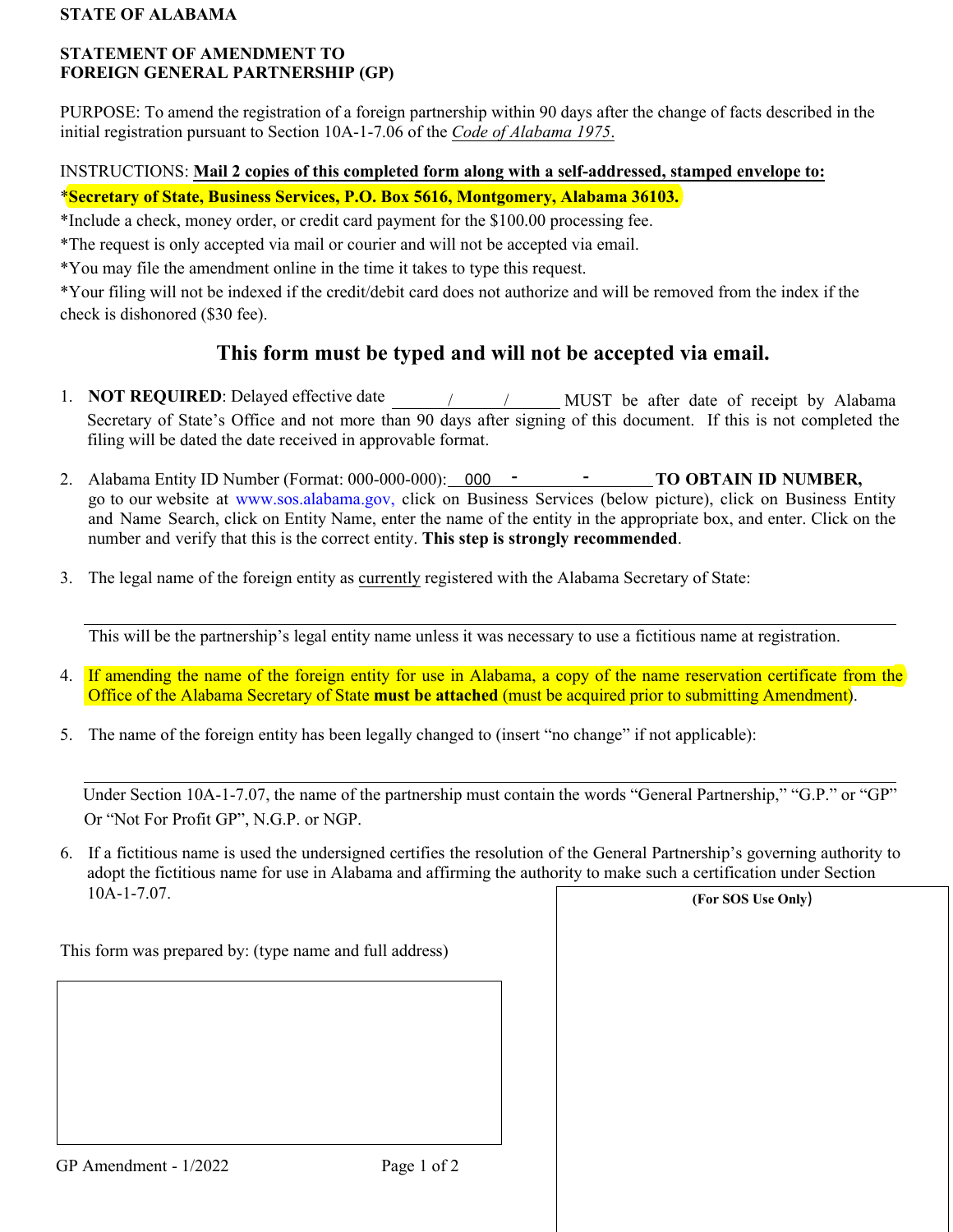#### **STATEMENT OF AMENDMENT TO FOREIGN GENERAL PARTNERSHIP (GP)**

7. Detail any amendment to the registration information provided (may include, name change, change of principal address, change of jurisdiction of formation, change of purpose/nature of business or general partners). If more space is required you may enter "See Attached" and attach the details.

If the registered agent/registered office address in Alabama has changed, you will need to file a Change of Registered Agent or Registered Office by Entity – the signature of the new agent is required on that form. The form may be obtained at [www.sos.alabama.gov](http://www.sos.alabama.gov/) under the Business Services tab (below picture), Business Forms, then scroll down to the Registered Agent and/or Registered Office Changes category.

- 8. The undersigned certify that this entity is a valid existing general partnership in the state/country of formation.
- 9. The undersigned signatory authority certifies that the signature(s) meet the requirements of the *Code of Alabama 1975*, 10A-1-7.04(d) to include, but not limited to declarations regarding accuracy and penalty of perjury, and any copy requirements.

### **Must be signed by at least two partners Add additional pages if necessary to include all Partners**

Date (MM/DD/YYYY)

Typed name of partner authorized

Signature of above stated authority

Date (MM/DD/YYYY) Typed name of partner authorized / /

Signature of above stated authority